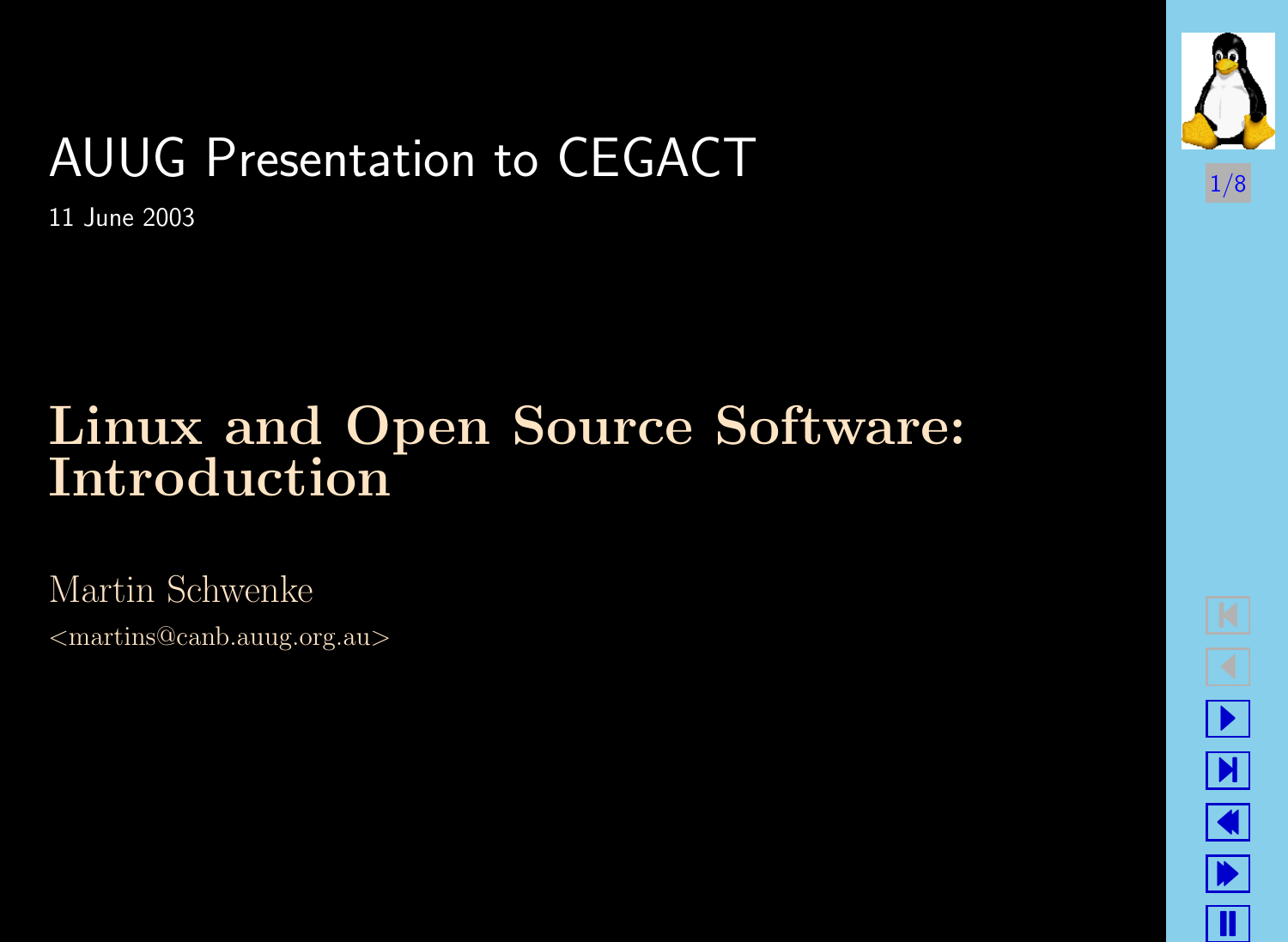$\bullet$  Australian UNIX $^{\circledR}$  and Open Systems User Group.

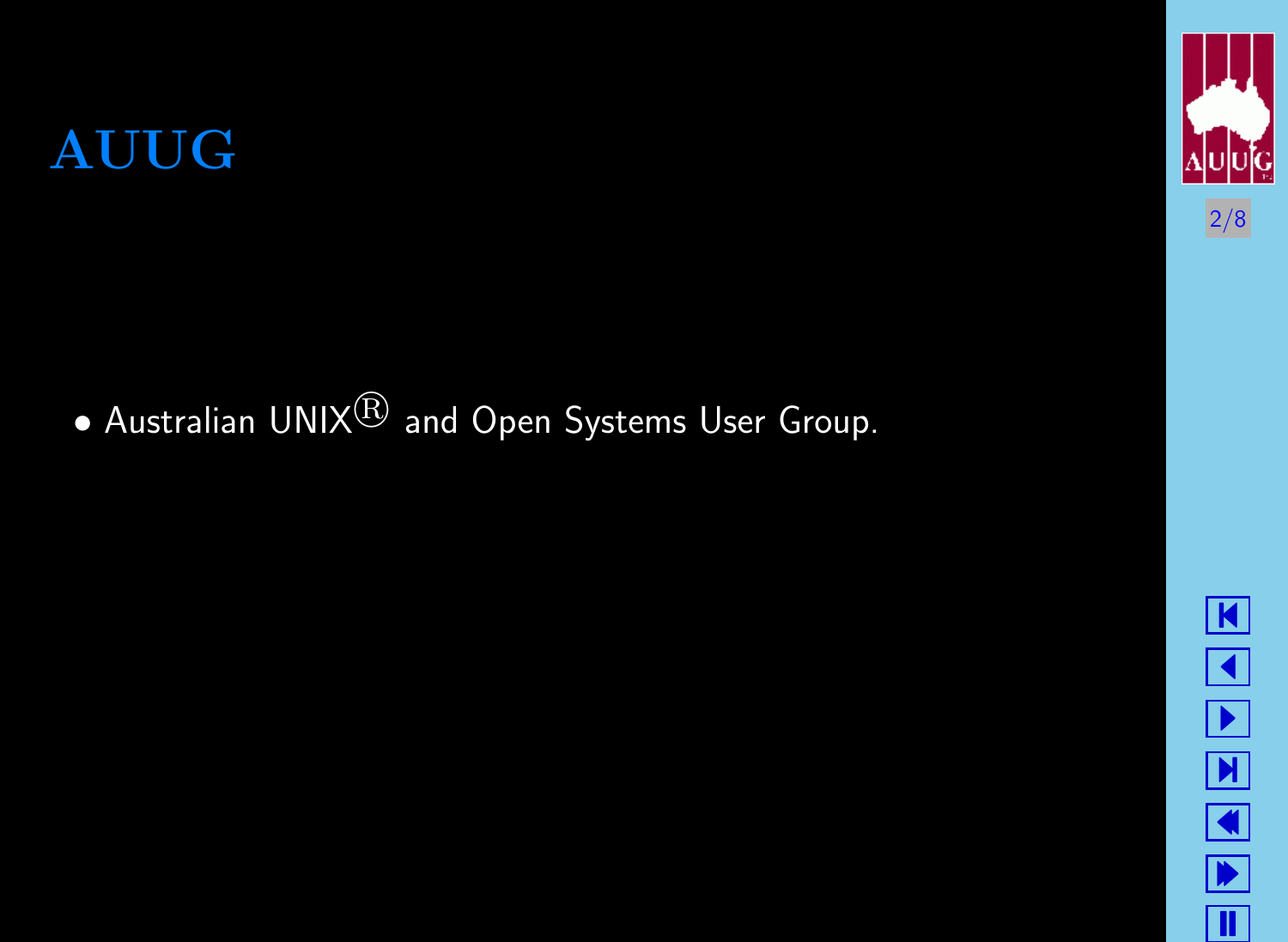$\bullet$  Australian UNIX $^{\circledR}$  and Open Systems User Group.

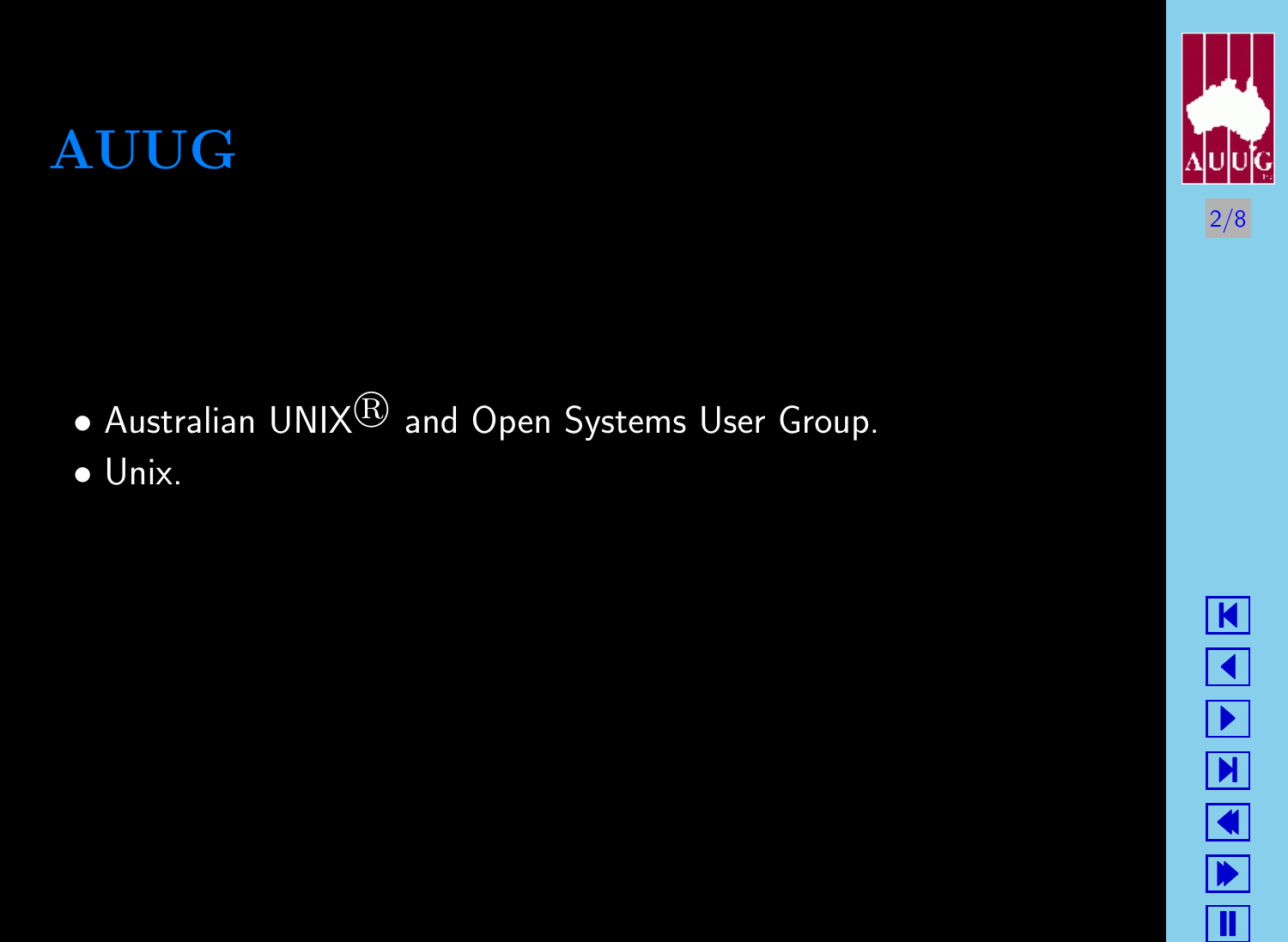$\bullet$  Australian UNIX $^{\circledR}$  and Open Systems User Group.

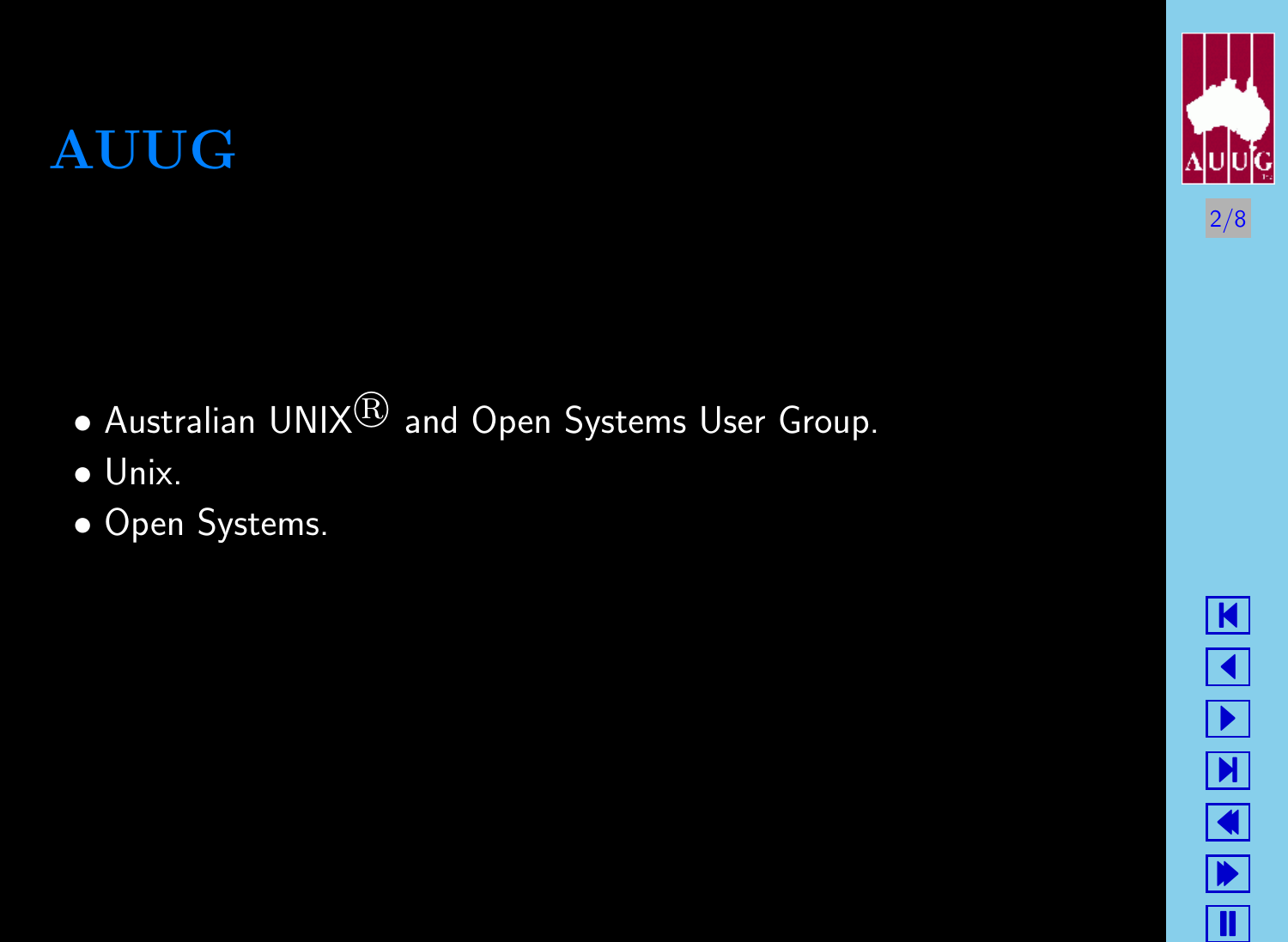$\bullet$  Australian UNIX $^{\circledR}$  and Open Systems User Group.

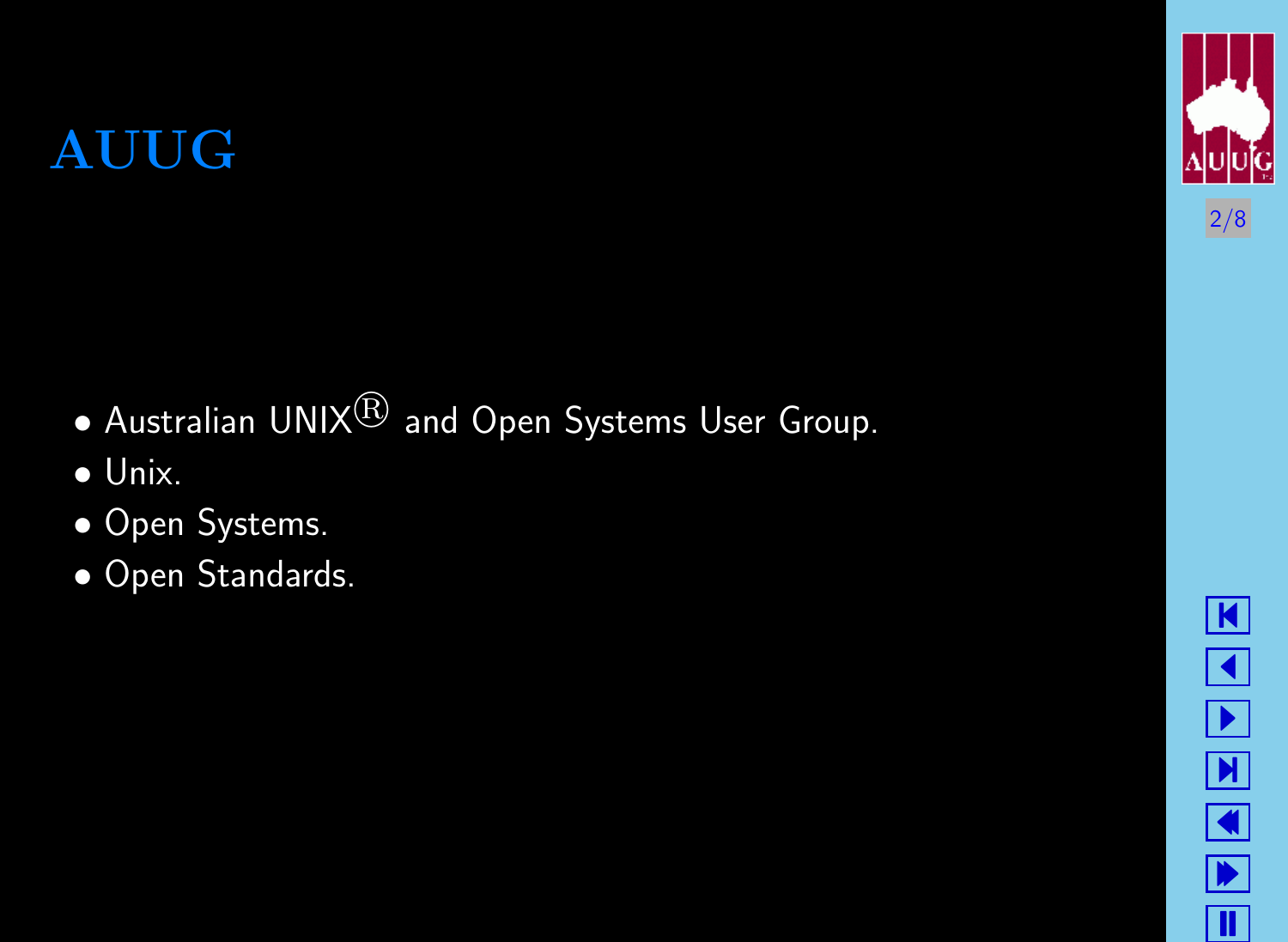$\bullet$  Australian UNIX $^{\circledR}$  and Open Systems User Group.

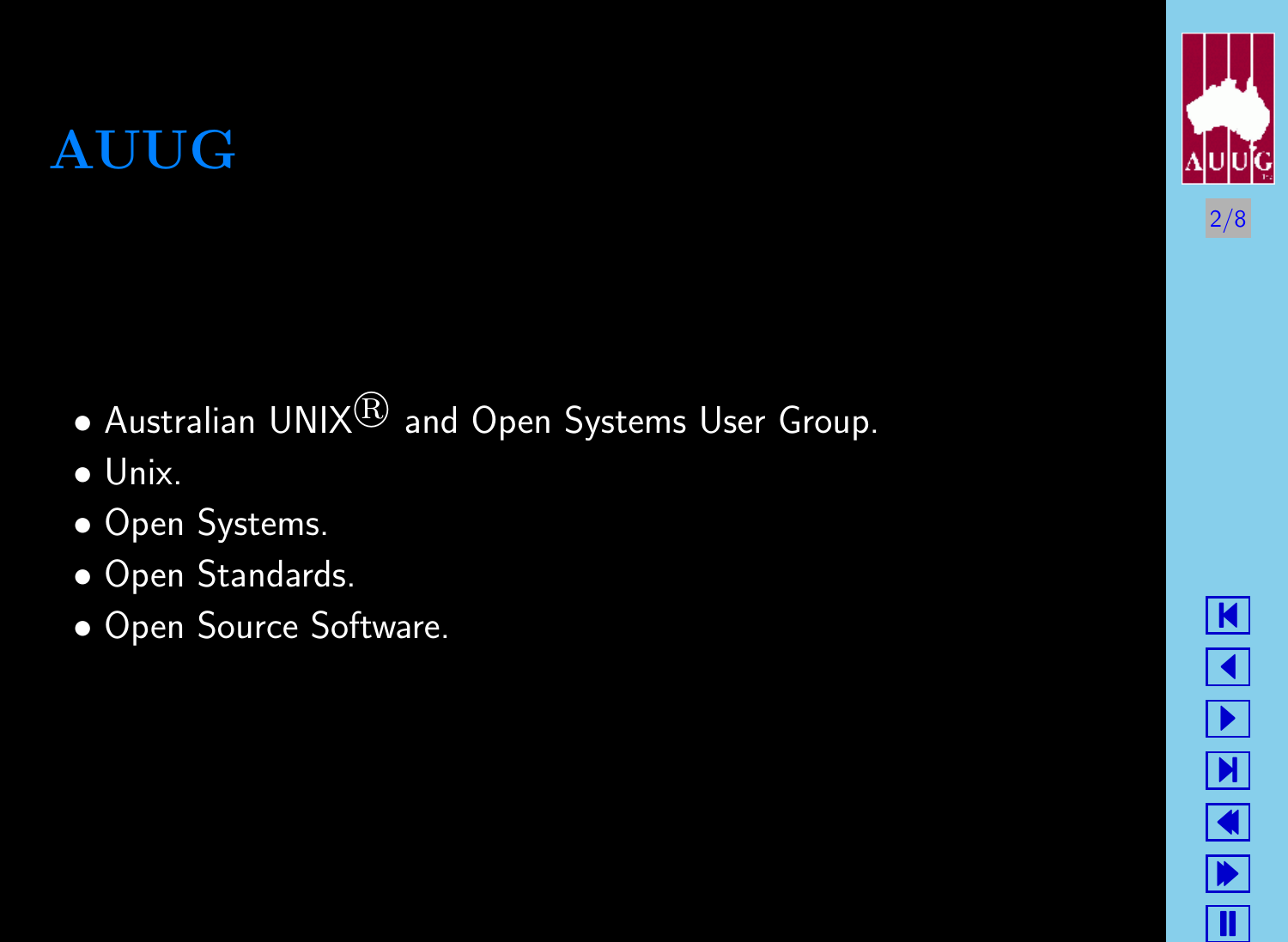$\bullet$  Australian UNIX $^{\circledR}$  and Open Systems User Group.

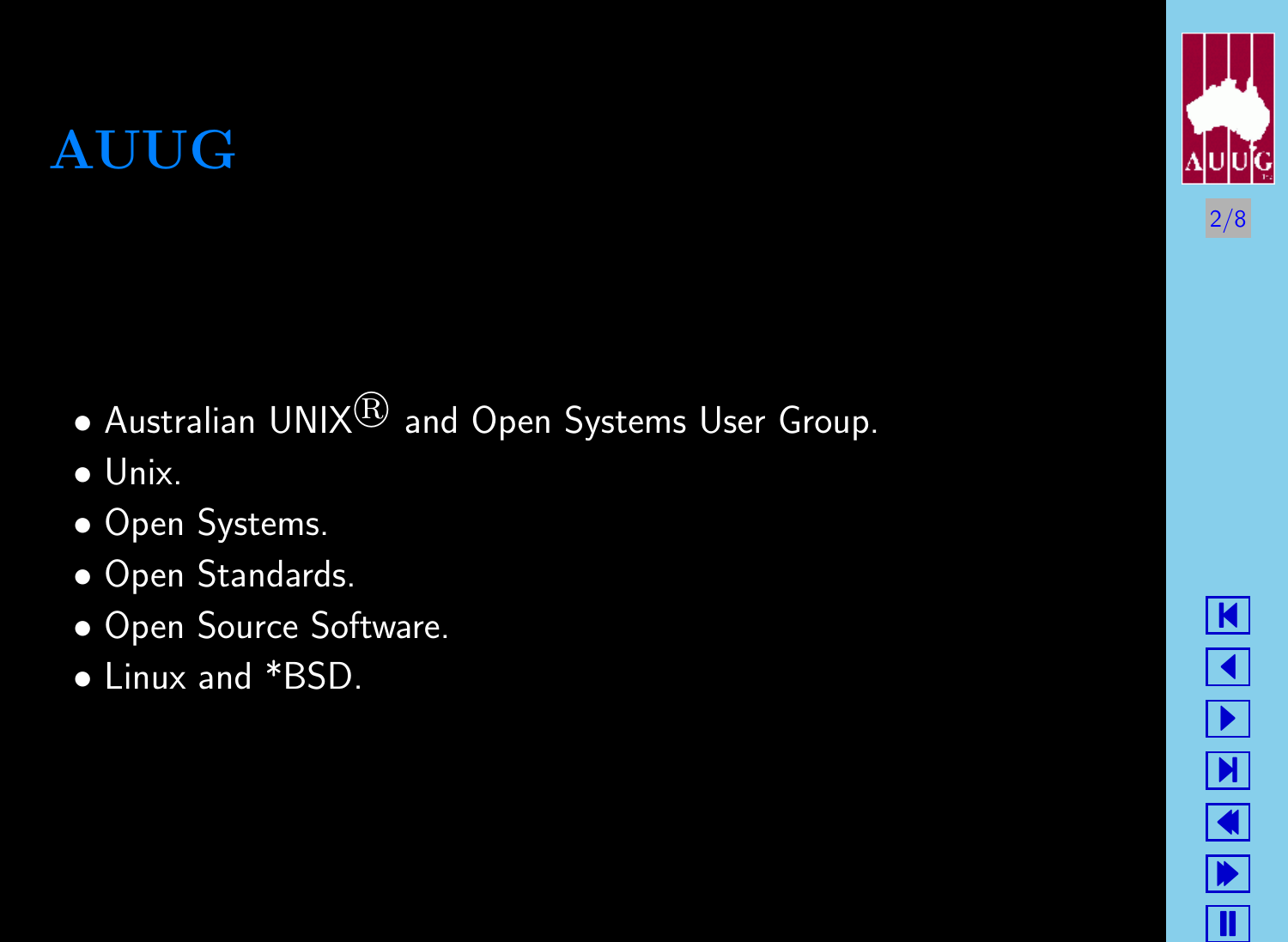# Proprietary Software

- Non-trivial purchase cost.
- Restrictive license.



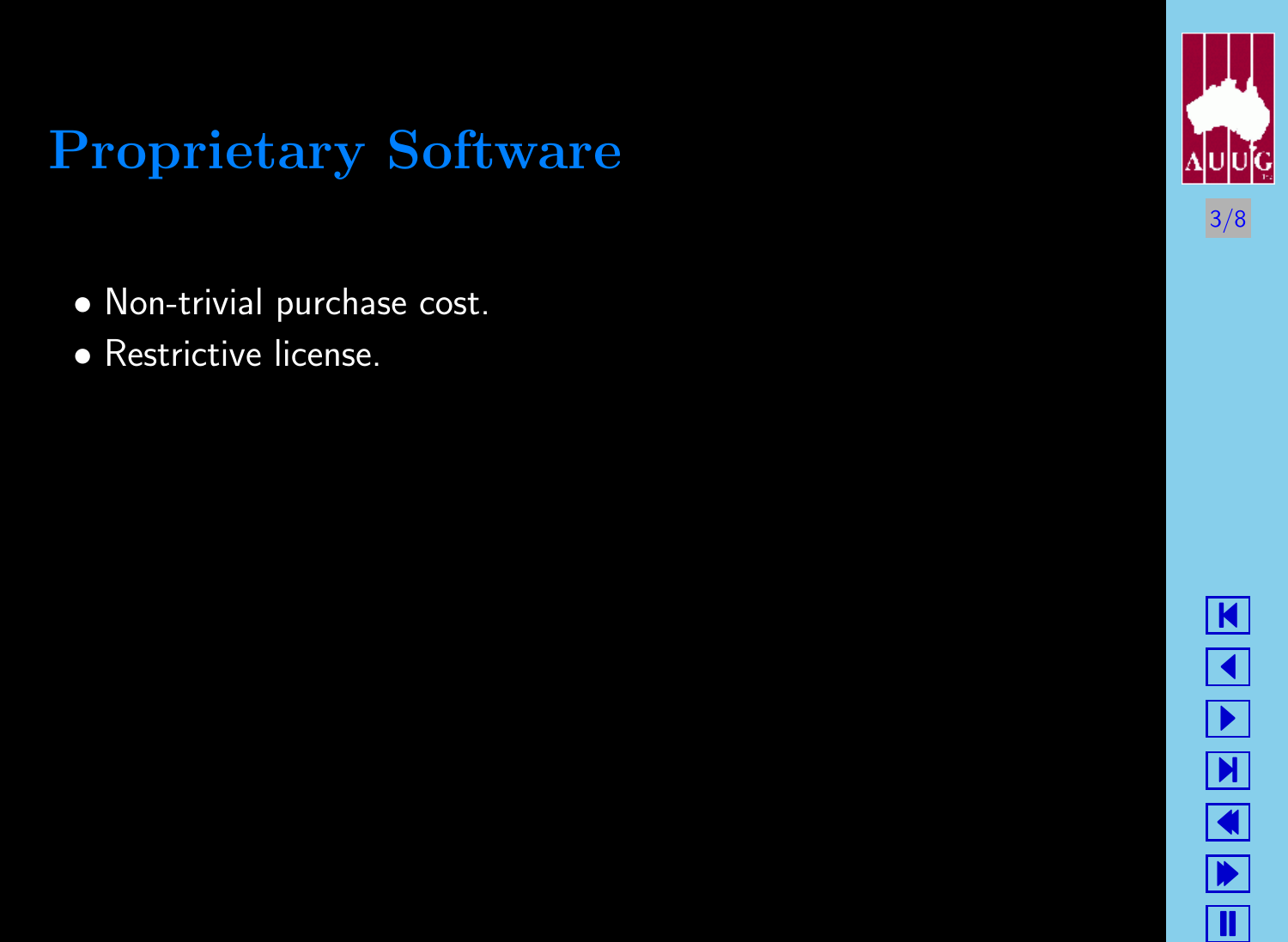# Proprietary Software

- Non-trivial purchase cost.
- Restrictive license.



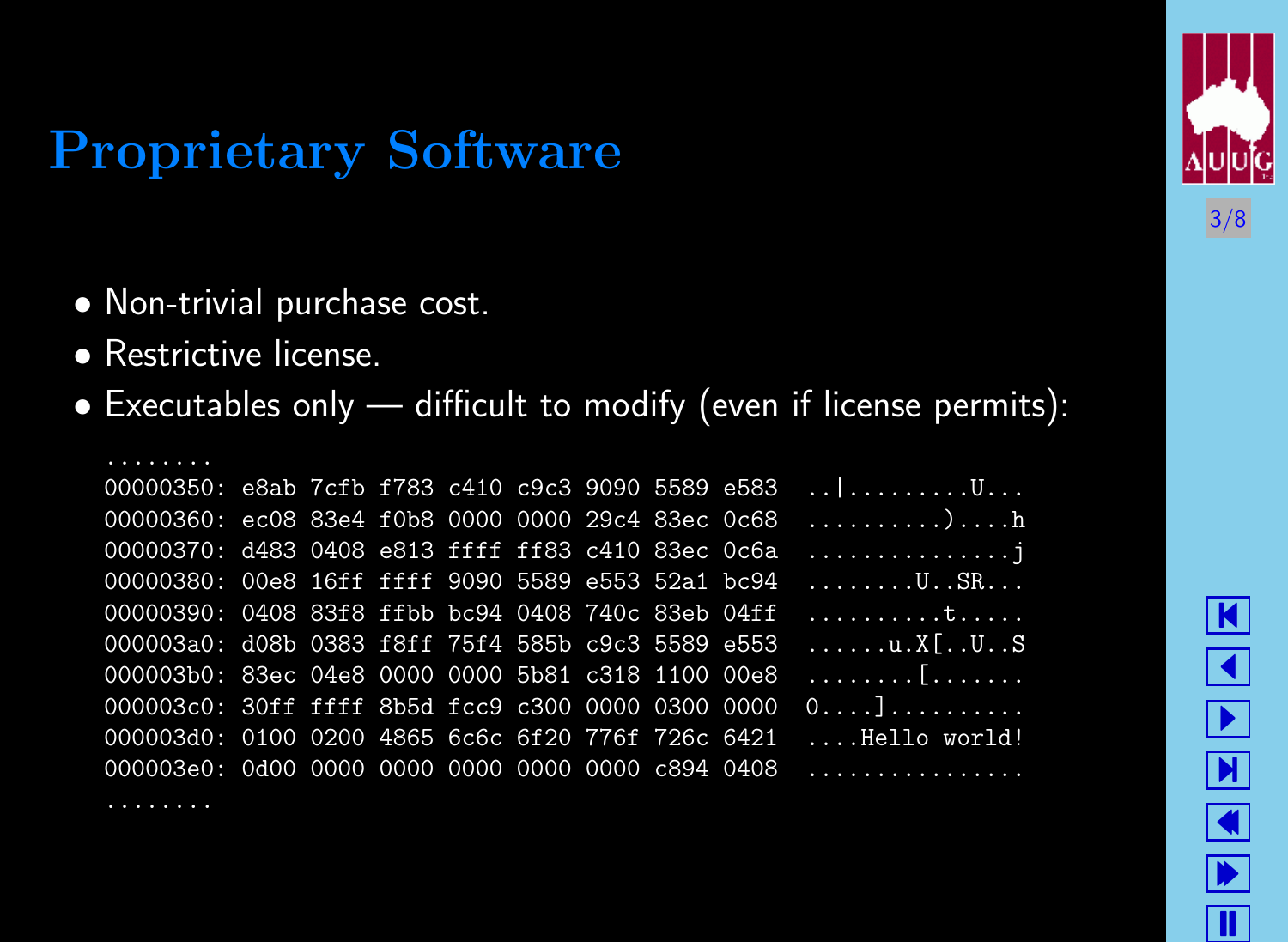# 4/8

# Open Source Software/Free Software

- No required purchase cost.
- Licenses encourage sharing.

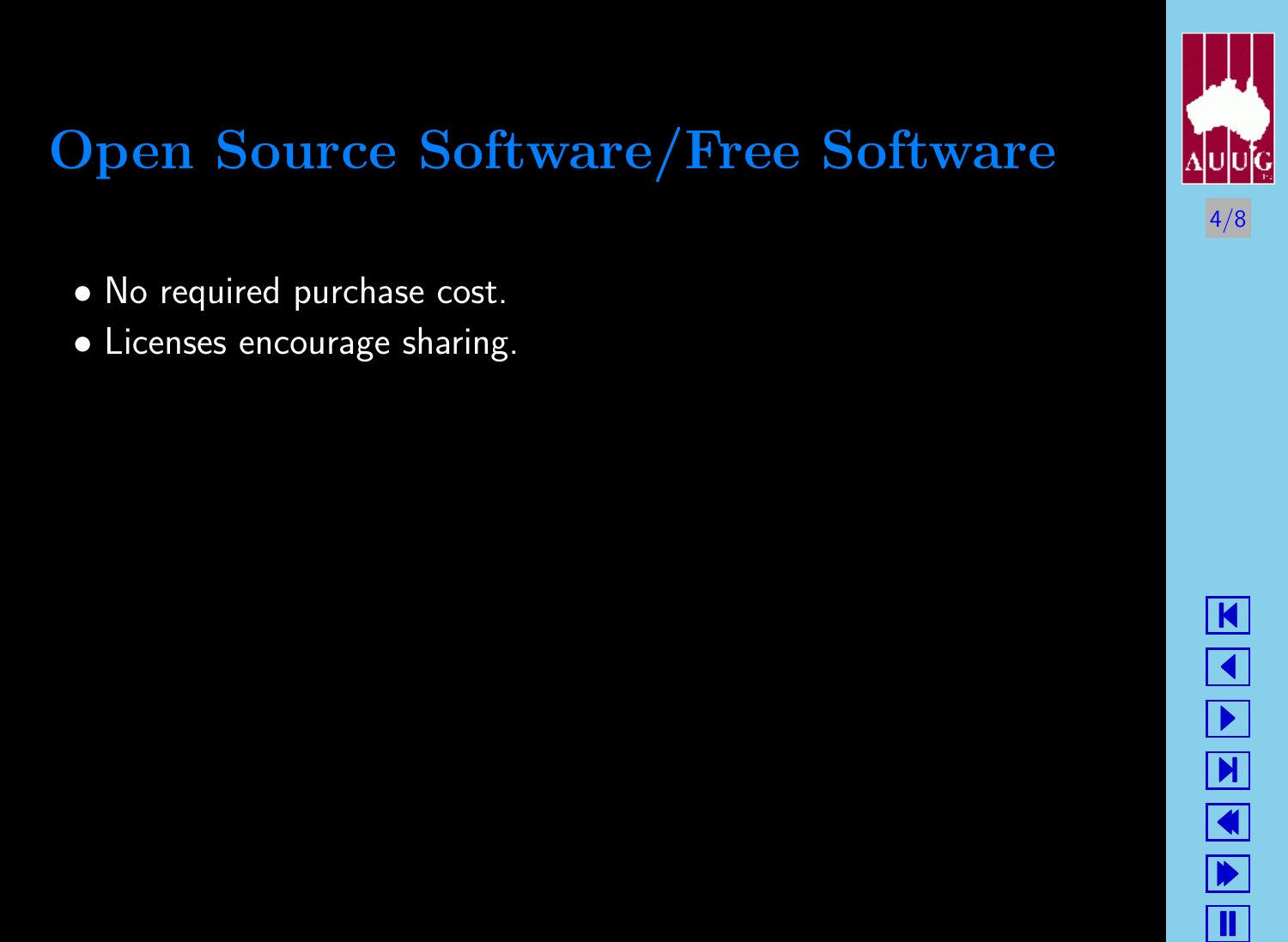# 4/8

# Open Source Software/Free Software

- No required purchase cost.
- Licenses encourage sharing.

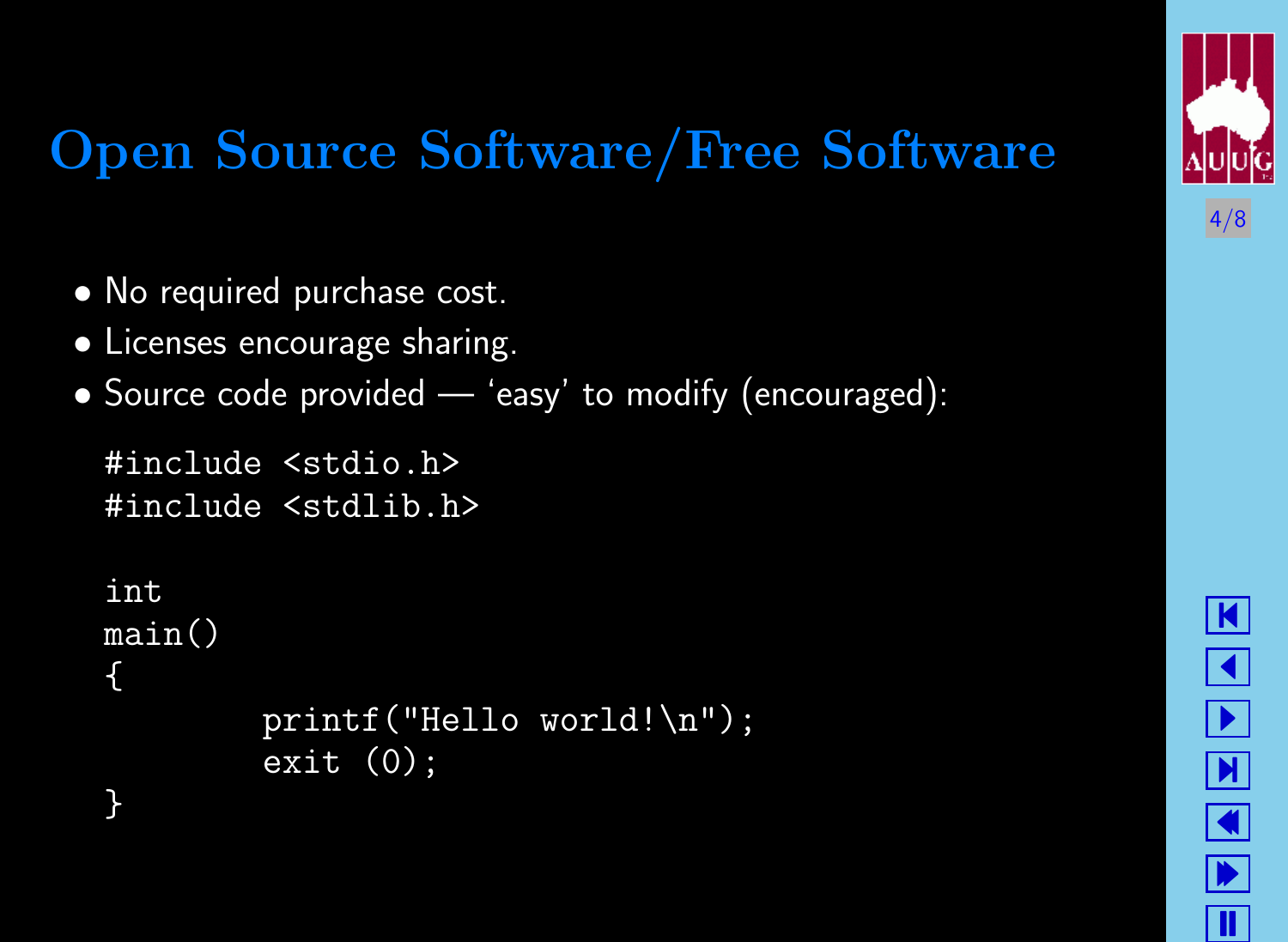

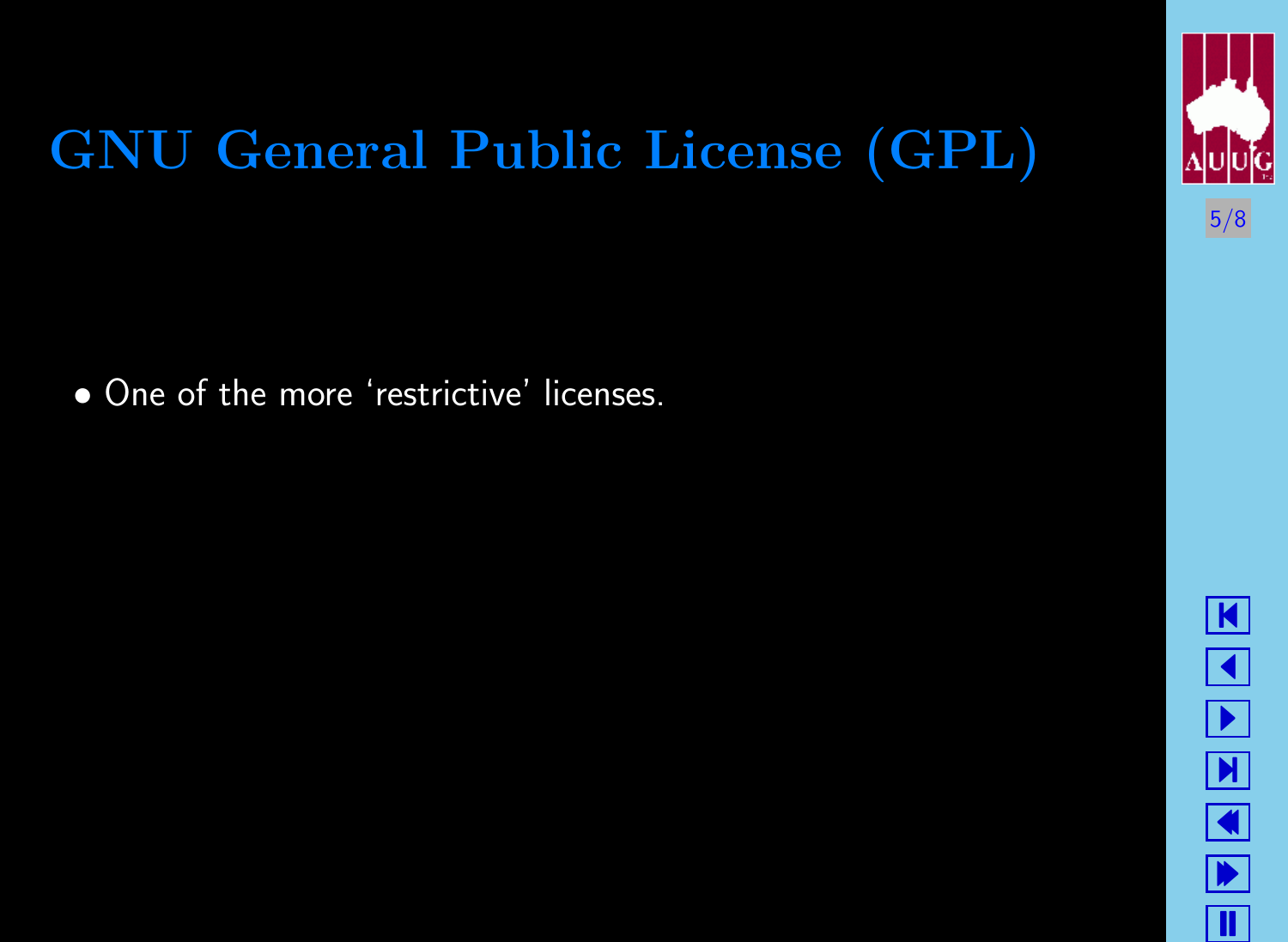

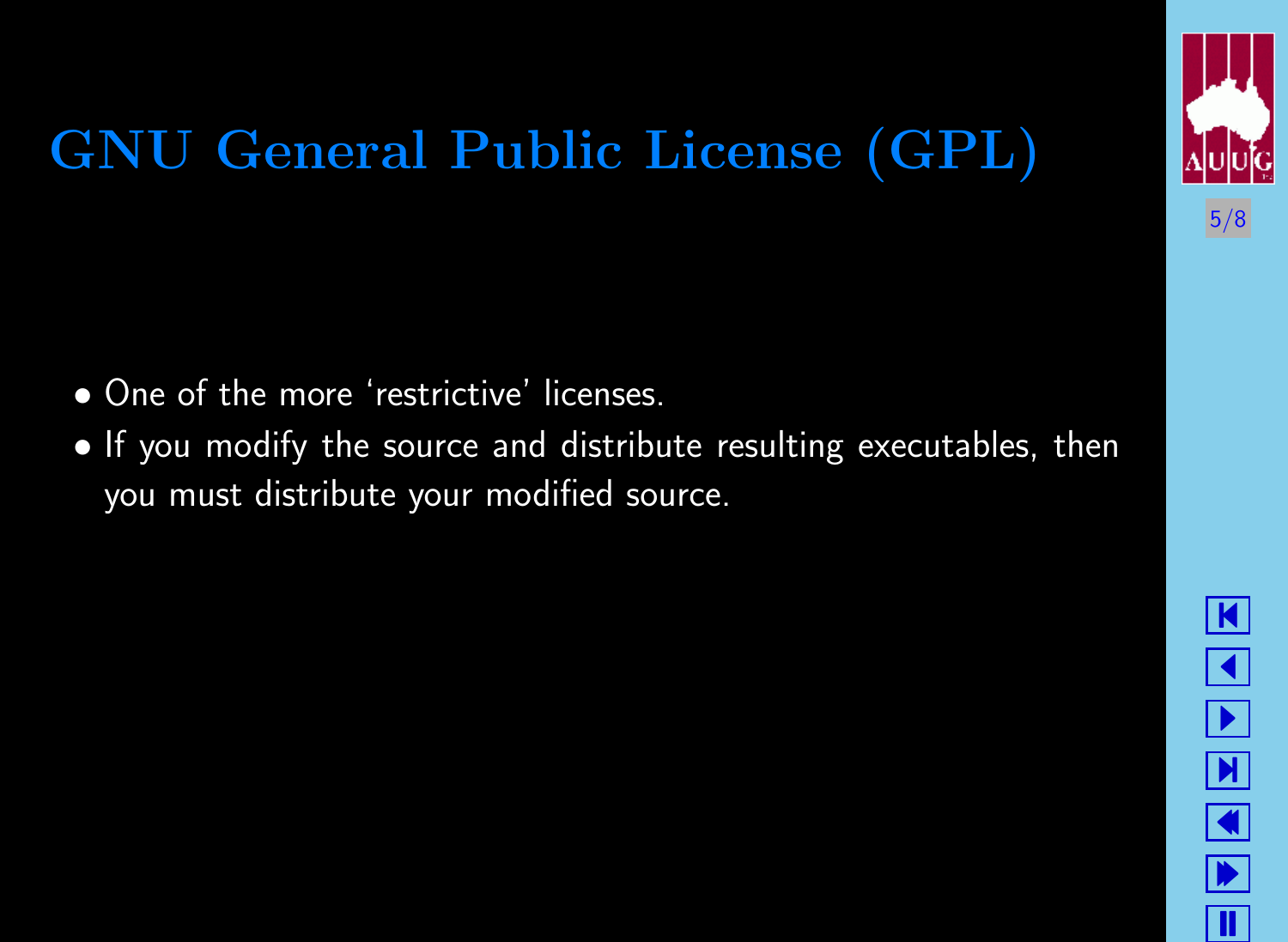

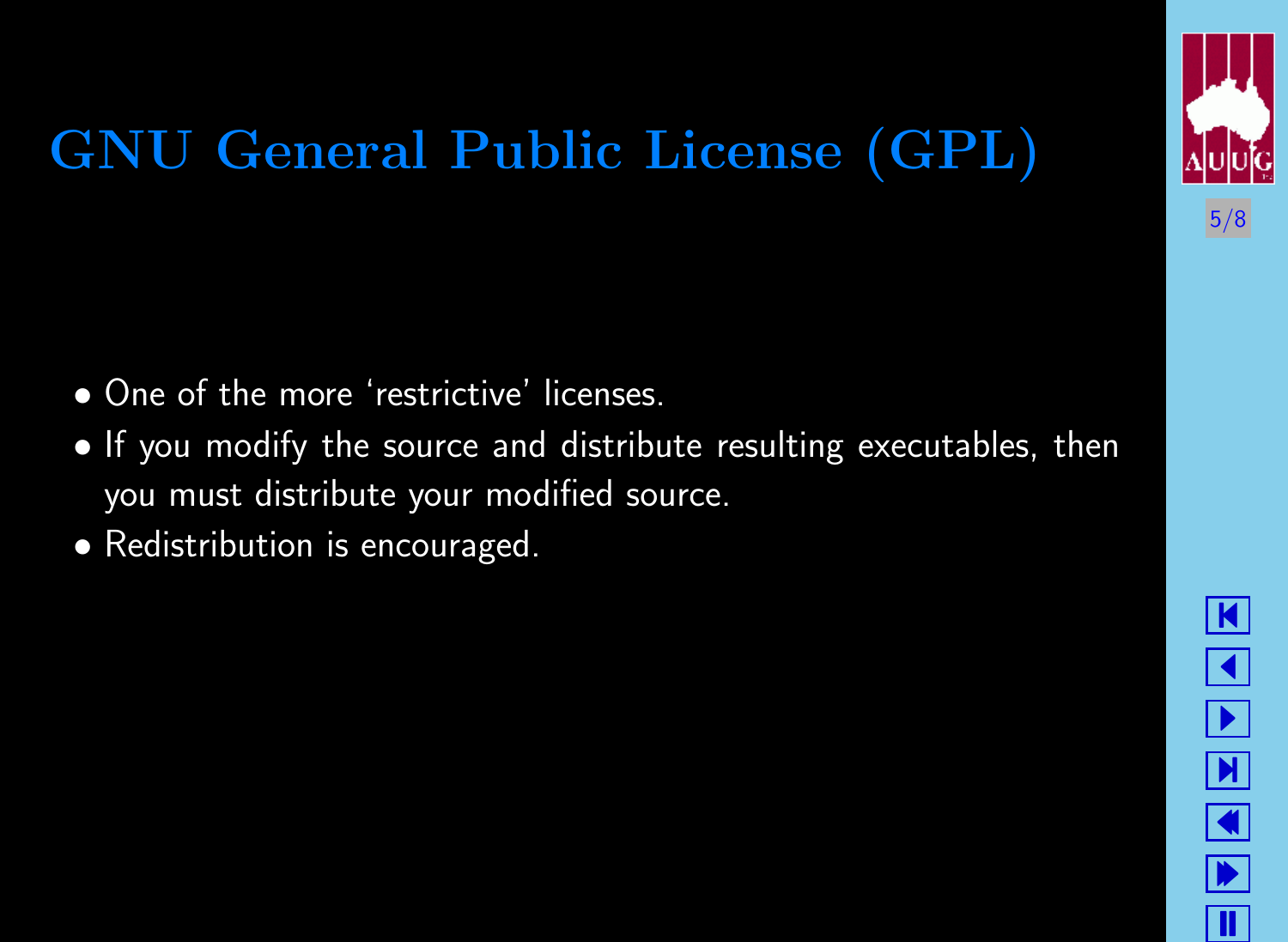

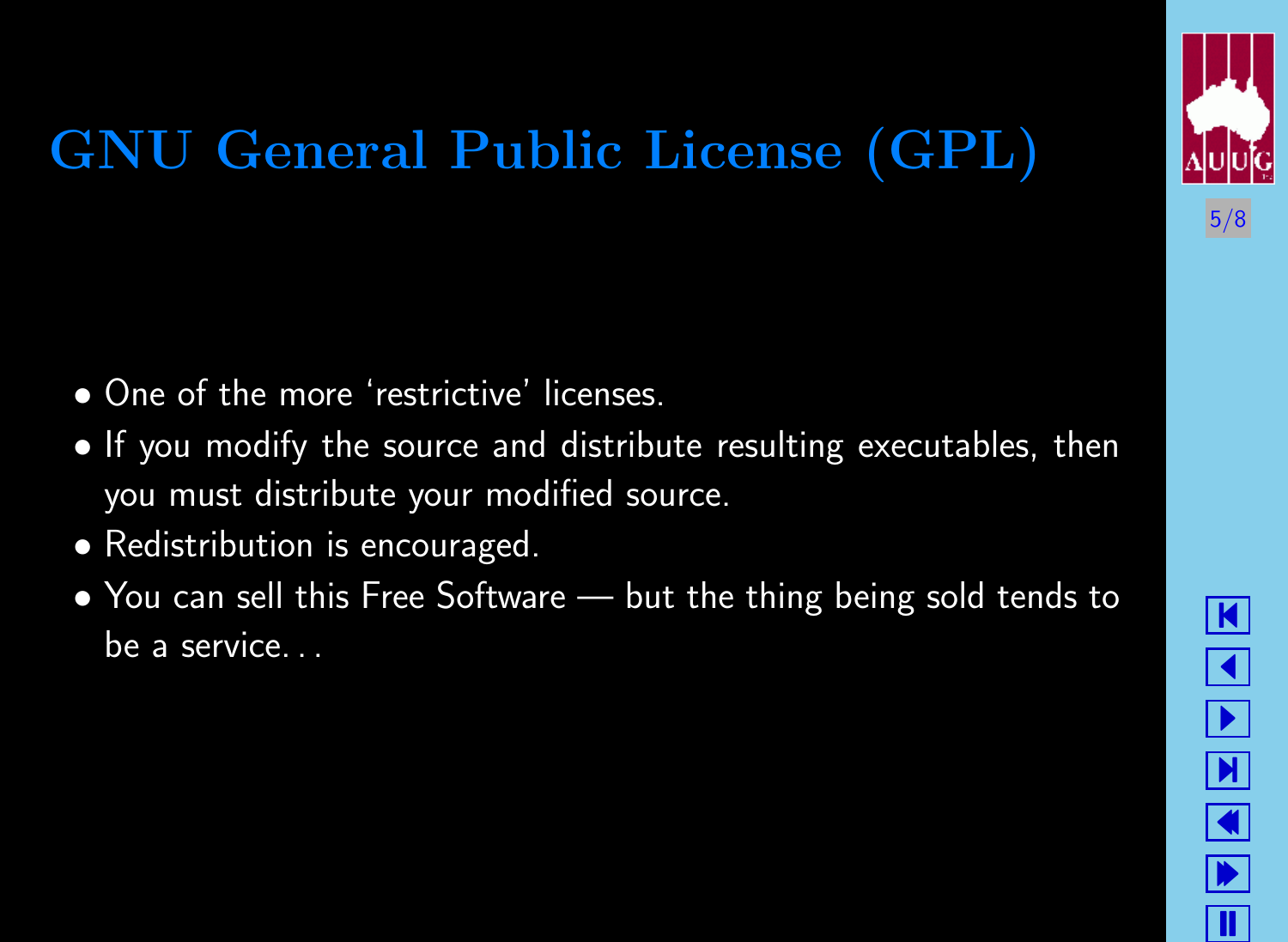

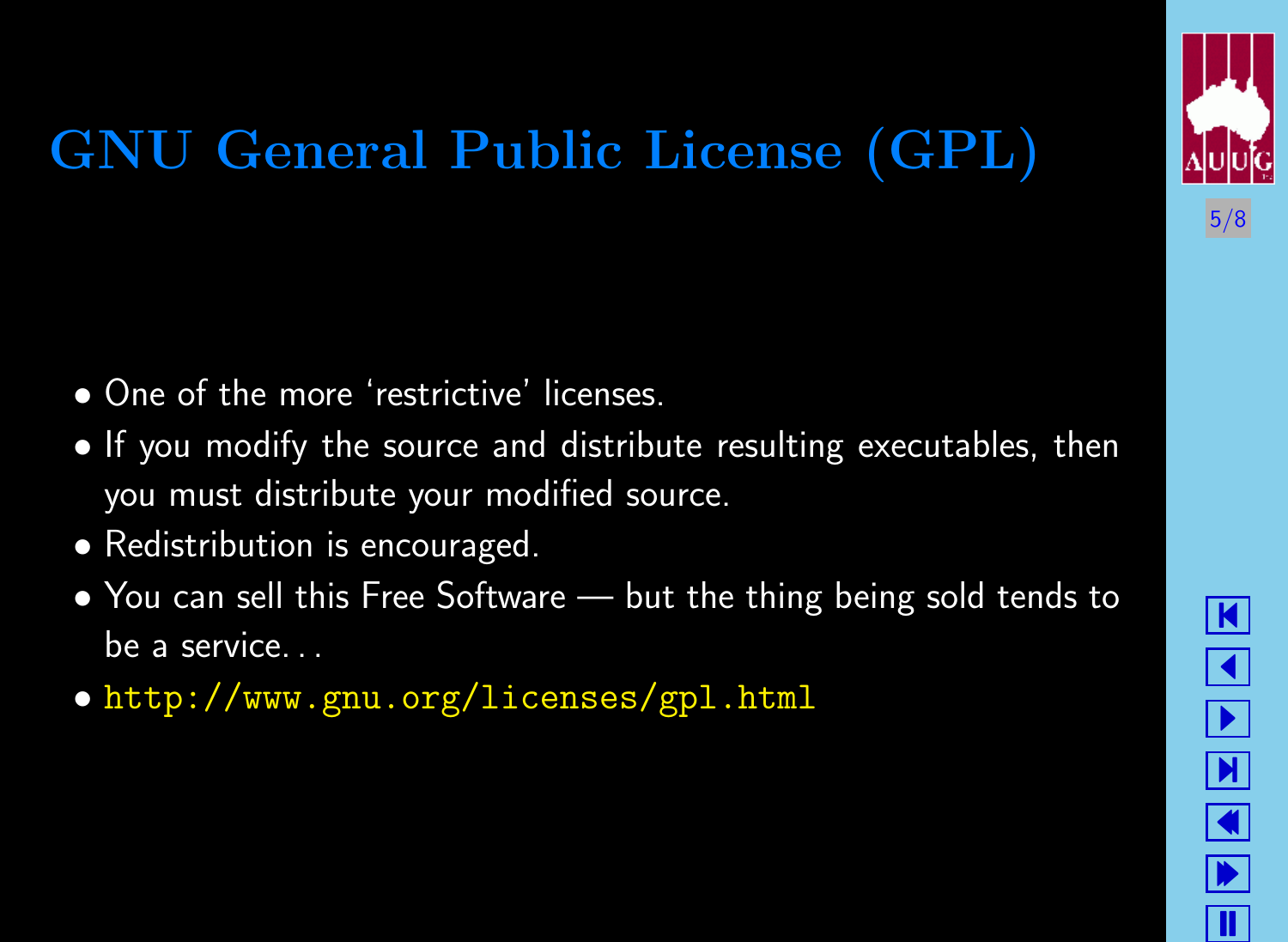

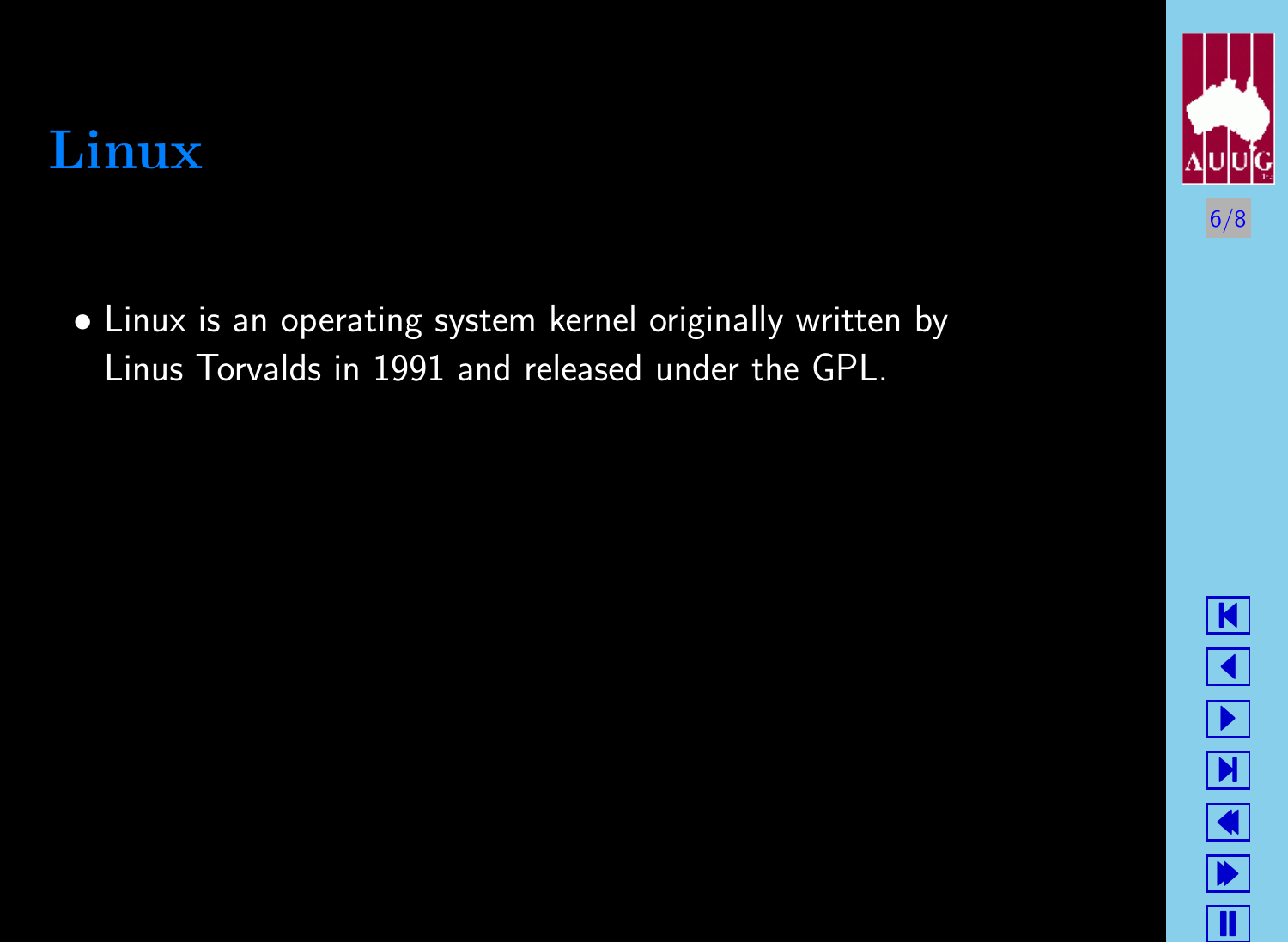

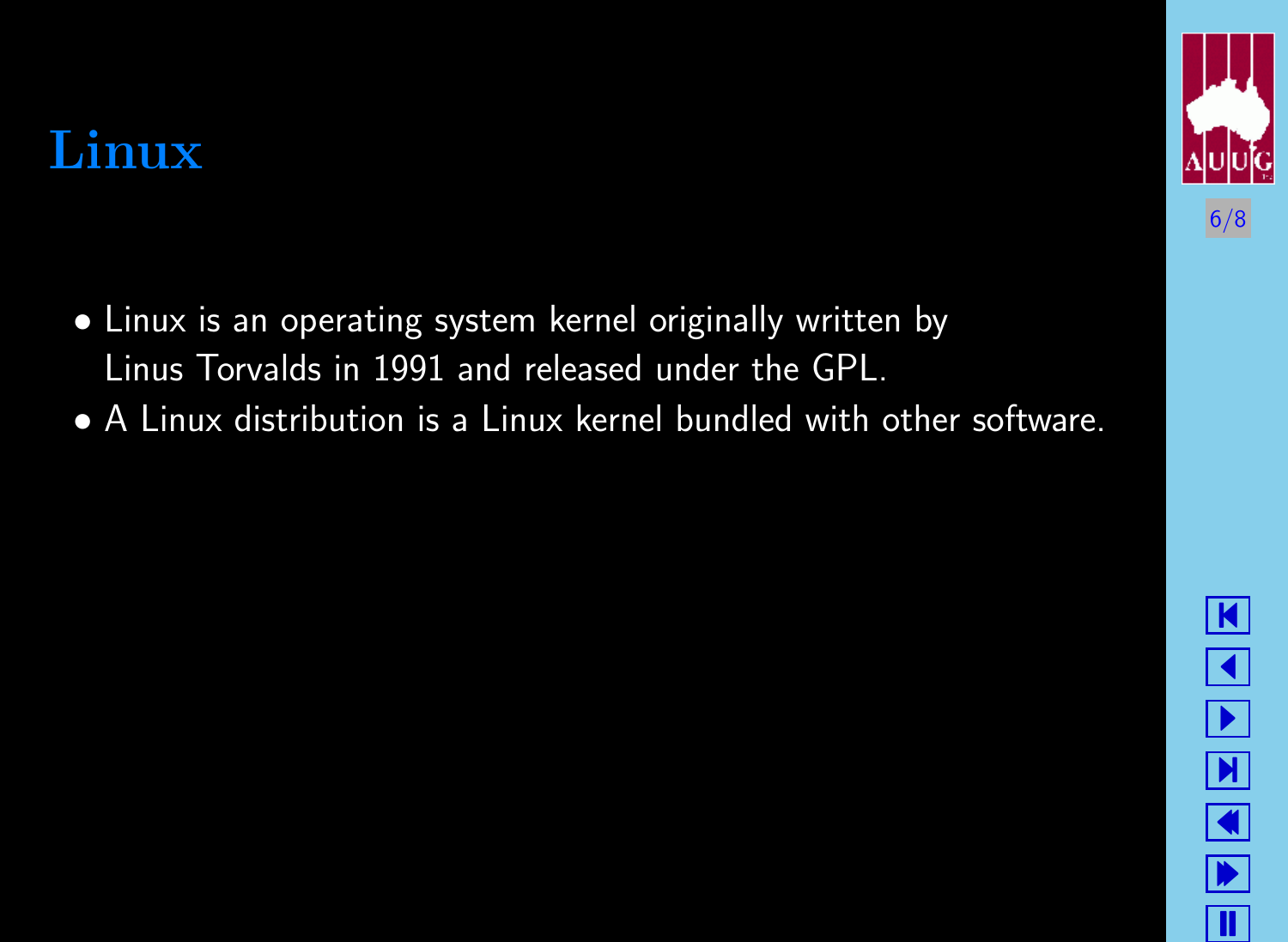

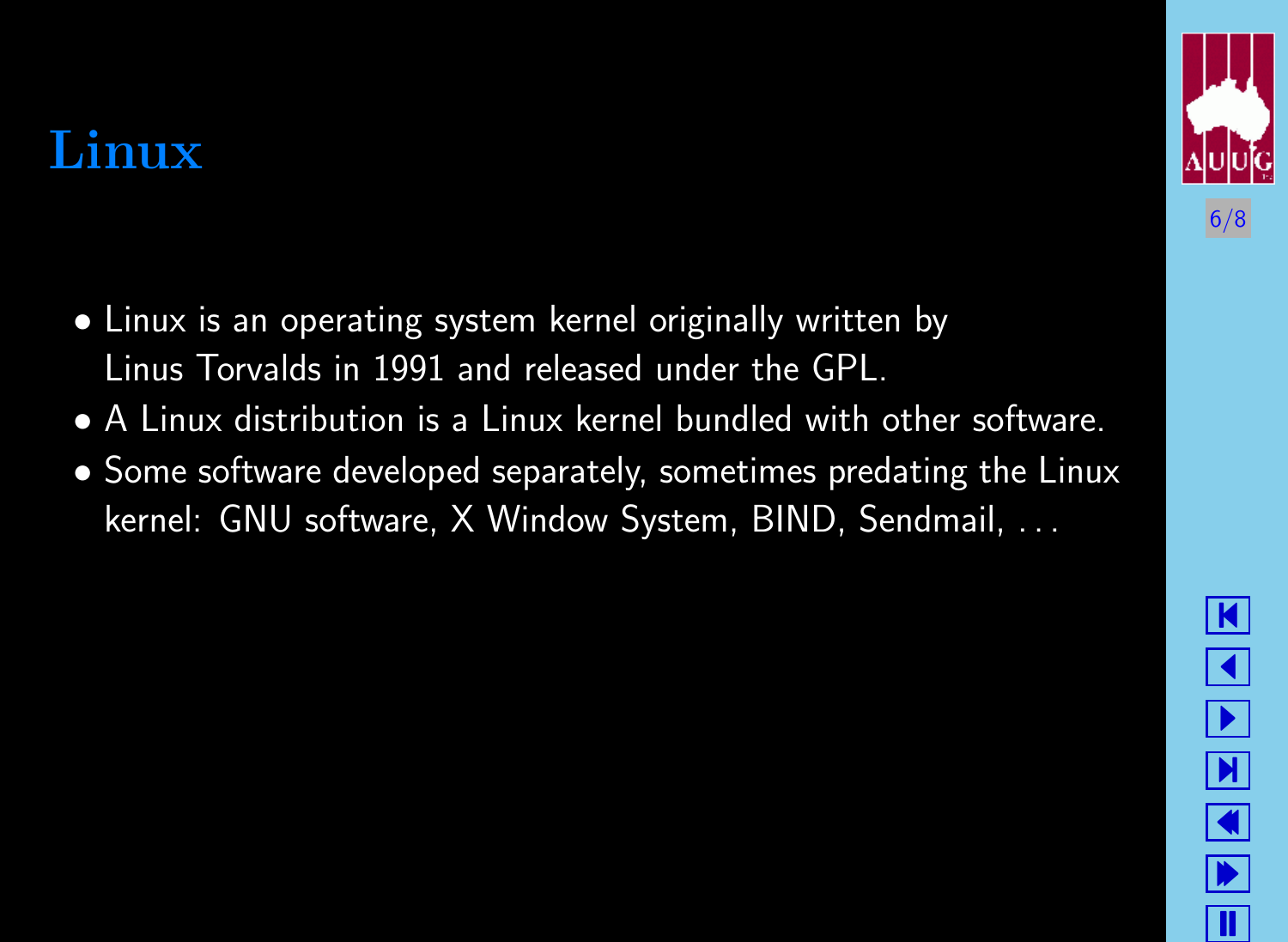

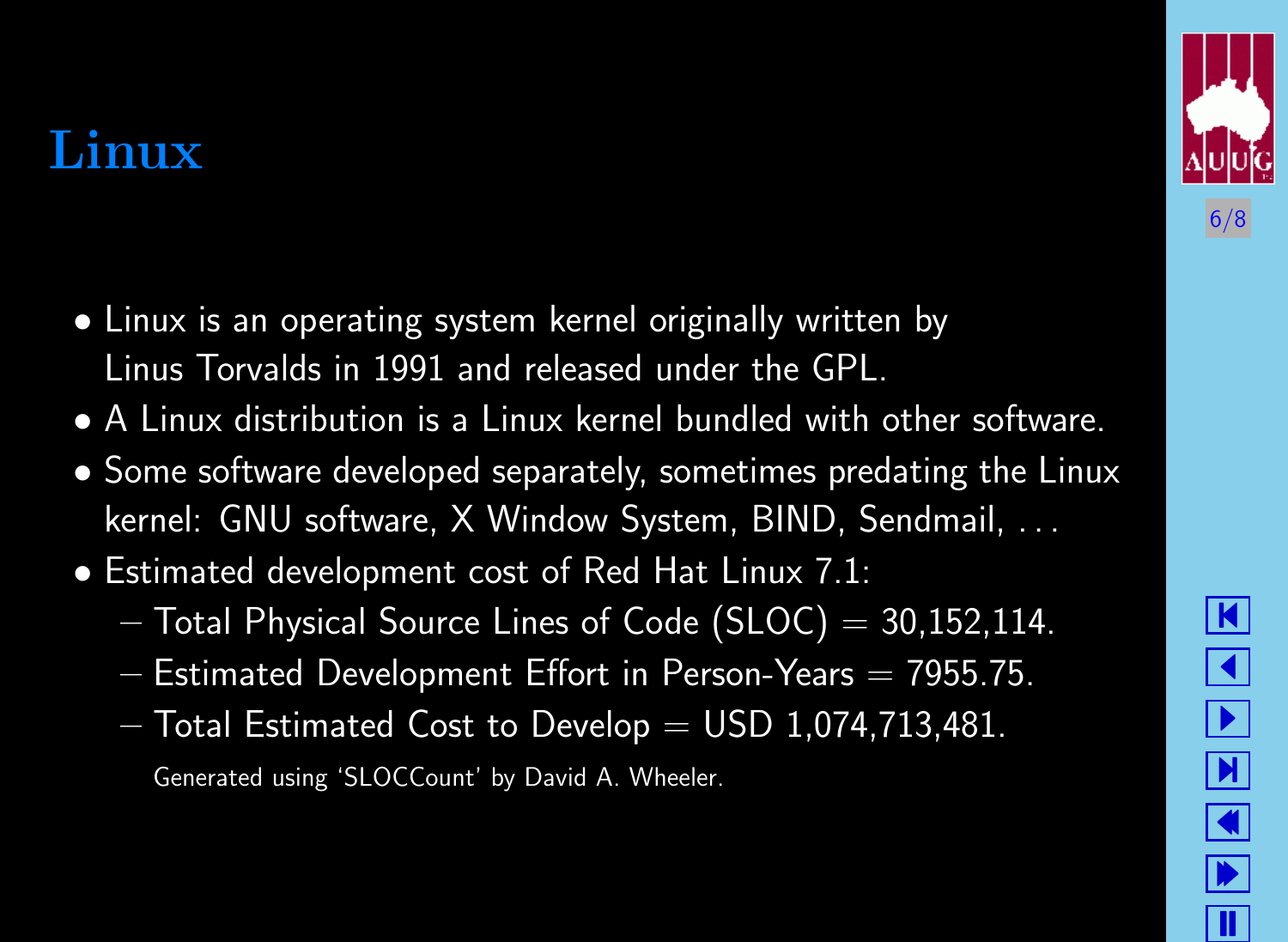

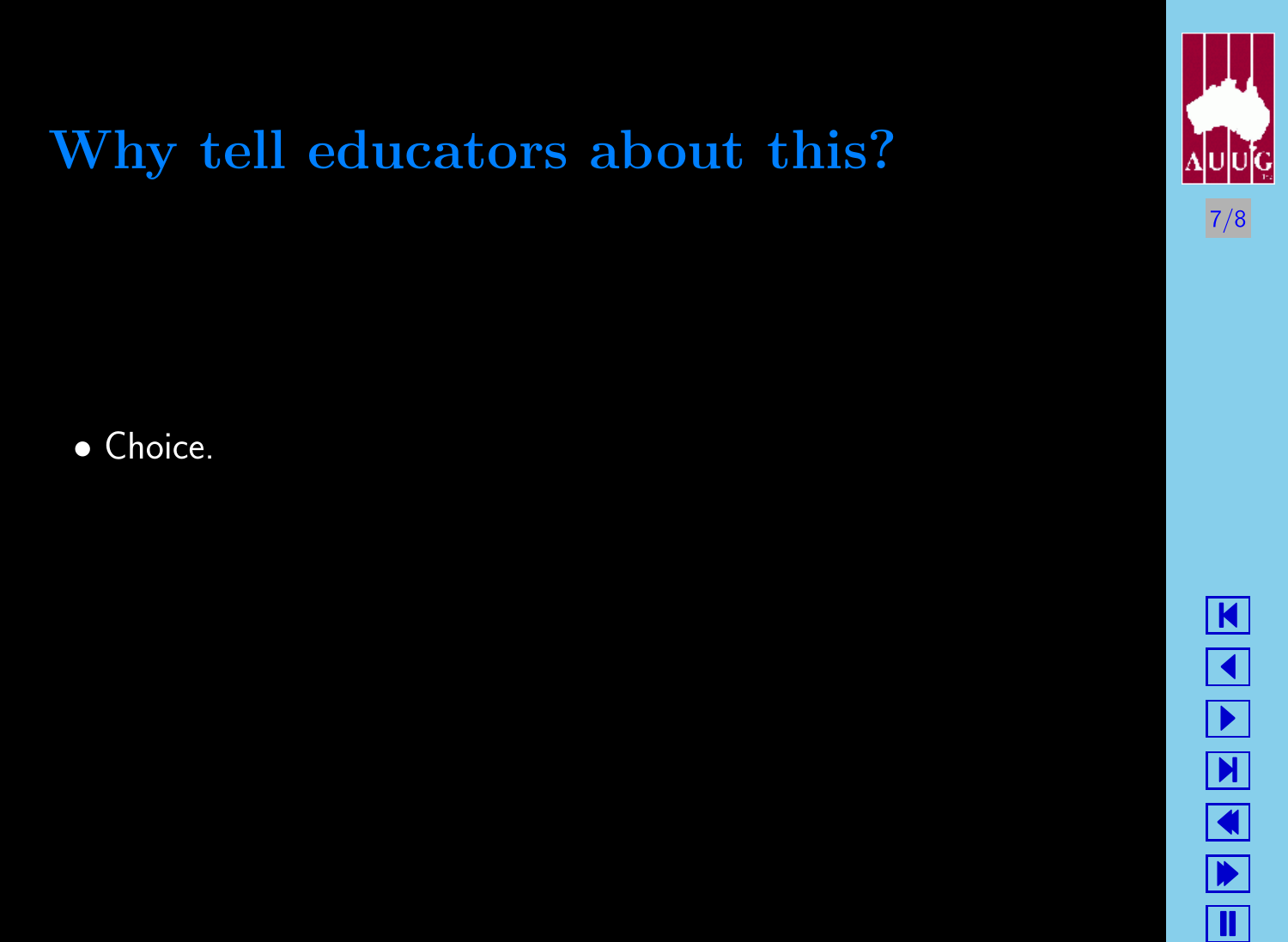

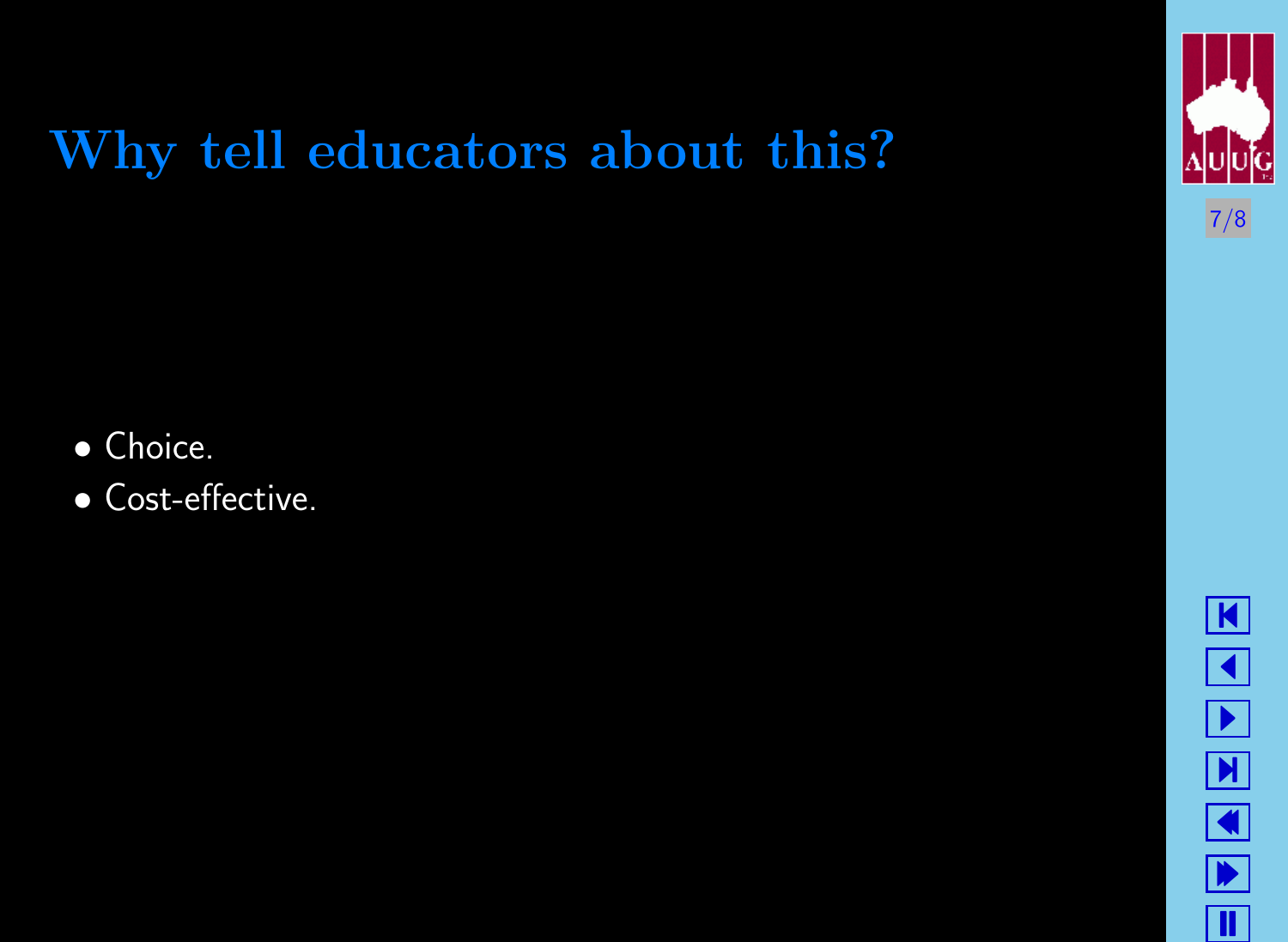

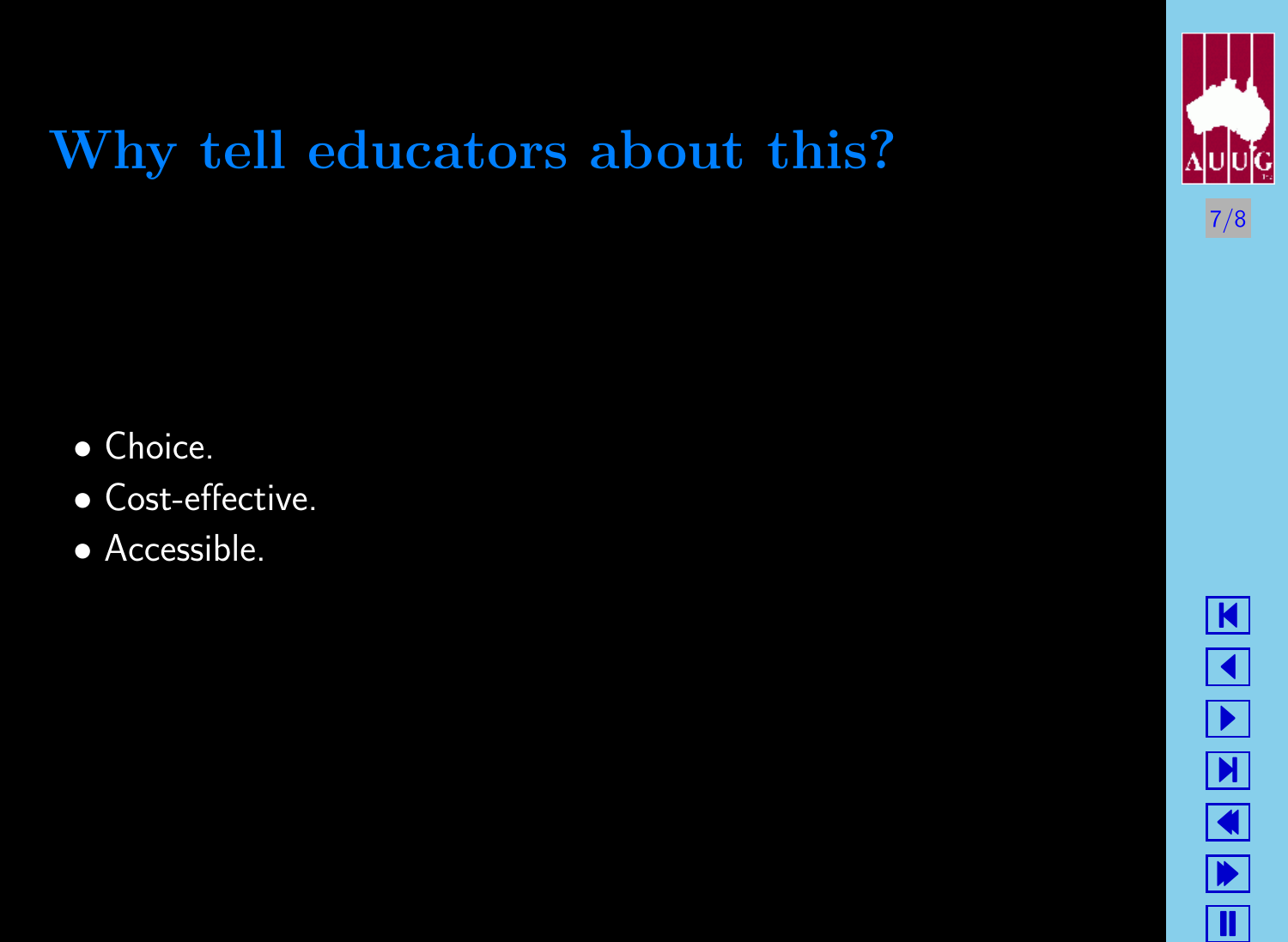

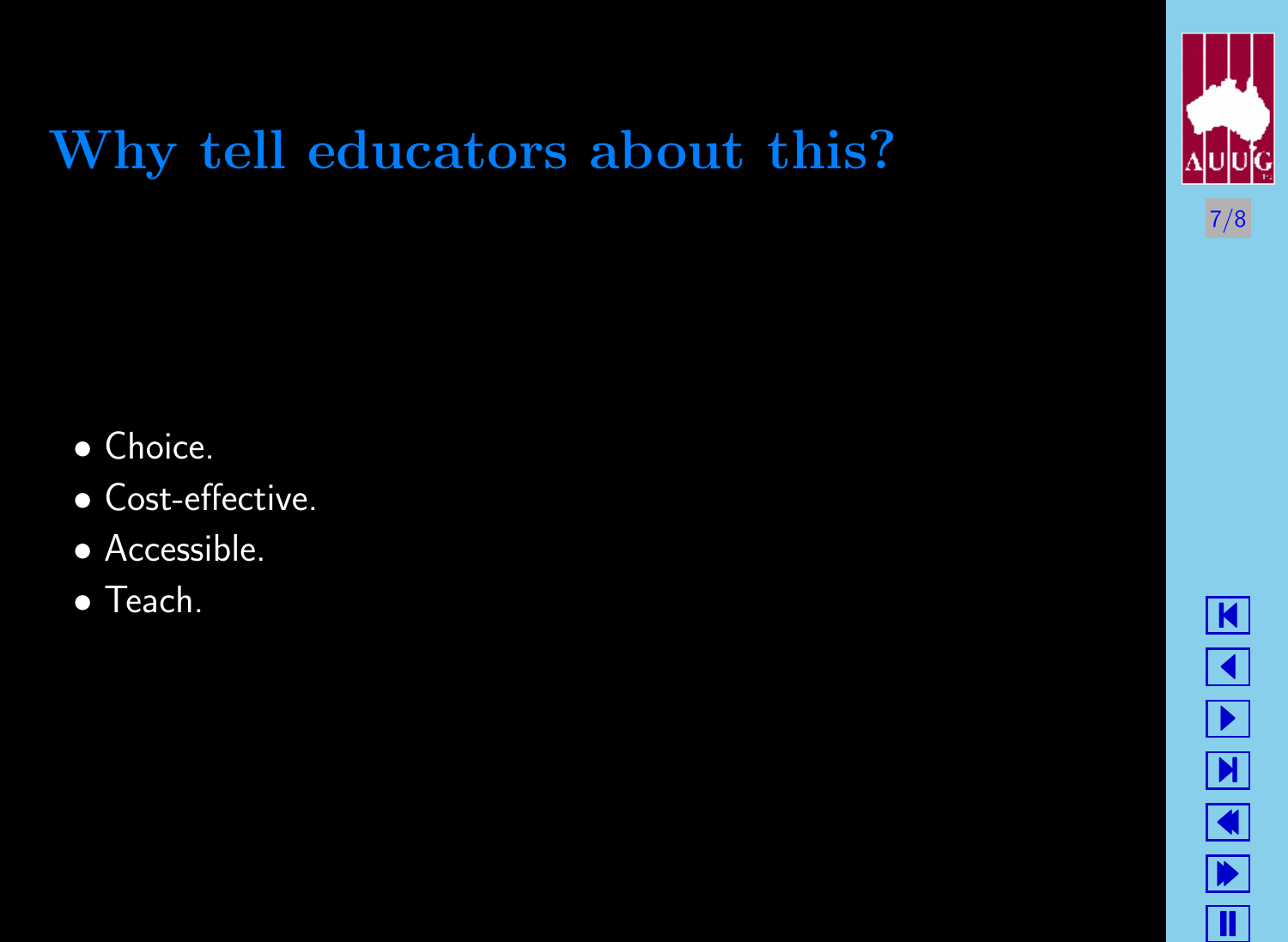